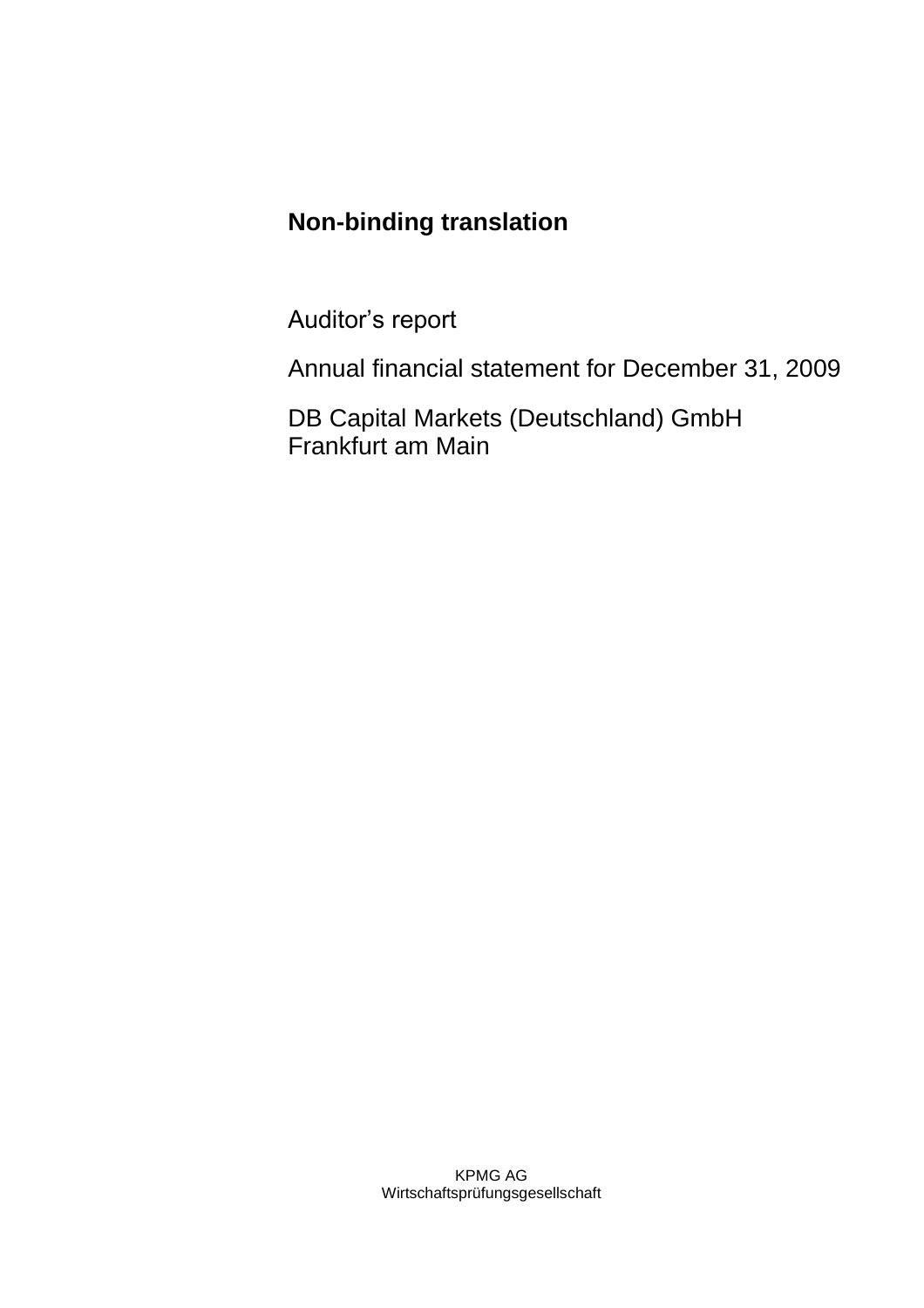#### DB Capital Markets (Deutschland) GmbH, Frankfurt am Main Balance sheet as at December 31, 2009

| <b>Assets</b> |                                                         |                  |                  |                                                            |                  | Liabilities      |
|---------------|---------------------------------------------------------|------------------|------------------|------------------------------------------------------------|------------------|------------------|
|               |                                                         | 12/31/2009       | Previous Year    |                                                            | 12/31/2009       | Previous Year    |
|               |                                                         | <b>EUR</b>       | <b>EUR</b>       |                                                            | <b>EUR</b>       | <b>EUR</b>       |
|               | A. Fixed assets                                         |                  |                  | A. Equity capital                                          |                  |                  |
|               | <b>Financial assets</b>                                 |                  |                  | I. Subscribed capital                                      | 25 5 64.59       | 25 564,59        |
|               | 1. Shares in affiliated companies                       | 1 372 740 876,86 | 5 481 482 768,85 | II. Capital reserve                                        | 1 916 637 129,46 | 6 059 637 129,46 |
|               | 2. Holdings                                             | 25 803 921,57    | 25 803 921,57    |                                                            | 1 916 662 694,05 | 6 059 662 694,05 |
|               |                                                         | 1 398 544 798,43 | 5 507 286 690,42 |                                                            |                  |                  |
|               |                                                         |                  |                  | <b>B.</b> Provisions                                       |                  |                  |
|               | <b>B.</b> Current assets                                |                  |                  | Other provisions                                           | 4 141 693,00     | 3 647 344,00     |
|               |                                                         |                  |                  |                                                            | 4 141 693,00     | 3 647 344,00     |
|               | Receivables and other                                   |                  |                  |                                                            |                  |                  |
|               | assets                                                  |                  |                  |                                                            |                  |                  |
|               |                                                         |                  |                  | C. Liabilities                                             |                  |                  |
|               | Receivables from affiliated                             |                  |                  |                                                            |                  |                  |
|               | companies                                               | 373 880 173,51   | 1 417 958 535,59 | Liabilities relating to                                    |                  |                  |
|               | - thereof due to the shareholder                        |                  |                  | affiliated companies                                       | 377 040 051.98   | 1422 338 642.01  |
|               | EUR 6,540,028.12 (in previous year EUR 12,370,15.40)    |                  |                  | - thereof due to the shareholder                           |                  |                  |
|               |                                                         |                  |                  | EUR 138,168,732.68 (in previous year EUR 1,400,320,905.09) |                  |                  |
| II.           | Current asset securities                                | 0.00             | 530 000 000,00   | - thereof from deliveries and services                     |                  |                  |
|               | - thereof with affiliated companies                     |                  |                  | EUR 0.00 (in previous year EUR 7,437.50)                   |                  |                  |
|               | EUR 0.00 (in previous year EUR 530,000,000.00)          |                  |                  | - with a residual maturity from that of up to one year:    |                  |                  |
|               |                                                         |                  |                  | EUR 377,040,051.98 (in previous year EUR 1,422,338,642.01) |                  |                  |
| III.          | Cash and cash equivalents                               | 525 419 467,09   | 30 403 454,05    |                                                            |                  |                  |
|               | - thereof with the shareholder                          |                  |                  |                                                            |                  |                  |
|               | EUR 80,382,044.87 (in previous year EUR 30,403,454.05)  |                  |                  |                                                            |                  |                  |
|               | - thereof with affiliated companies                     |                  |                  |                                                            |                  |                  |
|               | EUR 525,419,467.09 (in previous year EUR 30,403,454.05) |                  |                  |                                                            | 377 040 051,98   | 1 422 338 642.01 |
|               |                                                         | 899 299 640,60   | 1 978 361 989,64 |                                                            |                  |                  |

2 297 844 439,03 7 485 648 680,06 2 297 844 439,03 7 485 648 680,06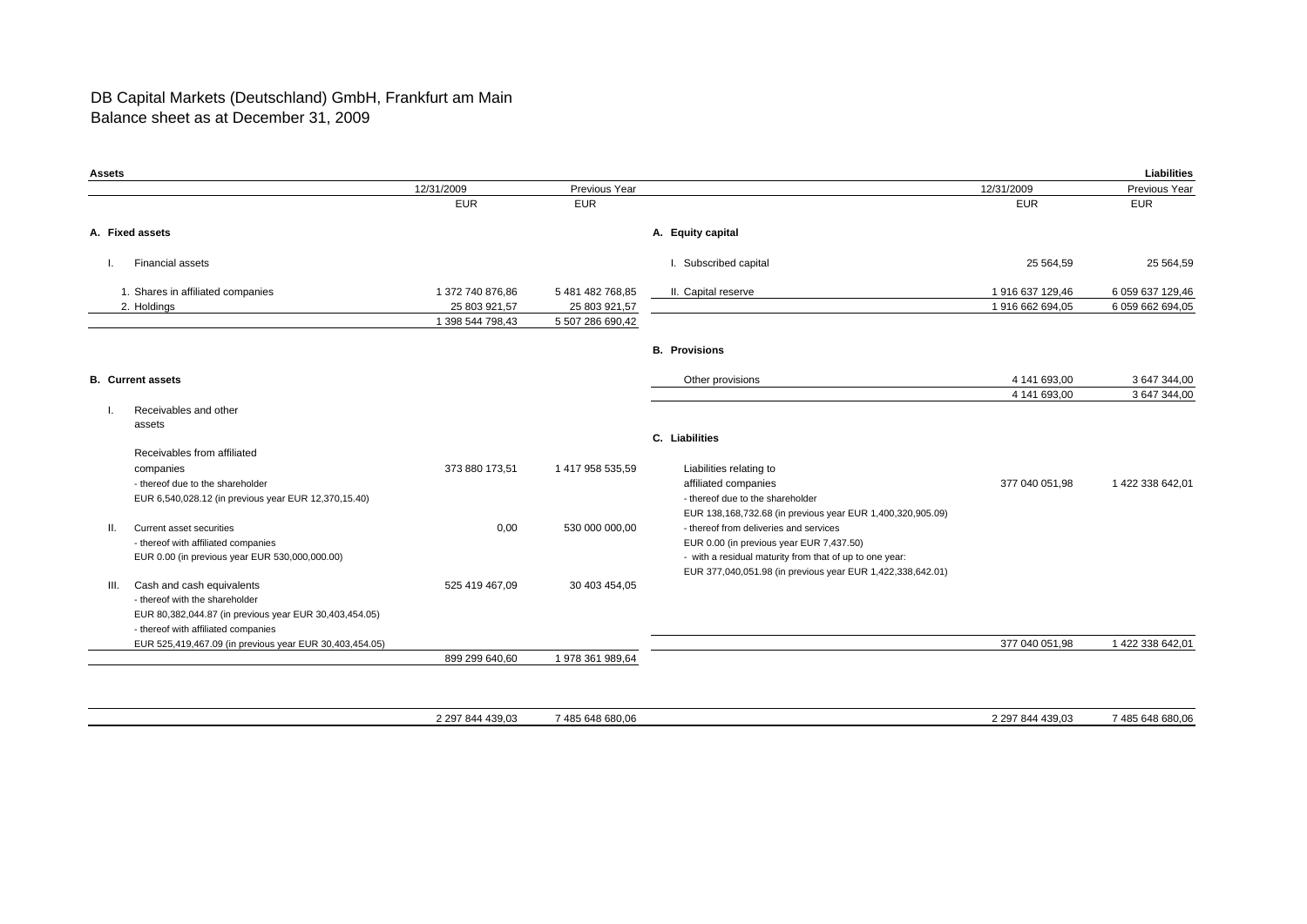## DB Capital Markets (Deutschland) GmbH, Frankfurt am Main Income statement for the period from January 1 through December 31, 2009

|    |                                                                                                                                     | 2009           | 2008        |
|----|-------------------------------------------------------------------------------------------------------------------------------------|----------------|-------------|
|    |                                                                                                                                     | <b>EUR</b>     | <b>TEUR</b> |
| 1. | Other operating income                                                                                                              | 12.434.011,72  | 20          |
| 2. | Other operating expenditure                                                                                                         | 679.152,34     | 941         |
| 3. | Earnings from profit-transfer agreements                                                                                            | 355.820.569,98 | 538.977     |
| 4. | Earnings from holdings<br>- thereof with affiliated companies<br>EUR 2,948,856.00 (in previous year EUR 862,514,639.48)             | 2.948.856,00   | 862.515     |
| 5. | Other interest and similar revenues<br>- thereof with affiliated companies<br>EUR 6,515,766.62 (in previous year EUR 31,289,266.85) | 6.515.766,62   | 31.289      |
| 6. | Depreciation of financial assets                                                                                                    | 0,00           | 9.523       |
| 7. | Interest and similar expenditure<br>- thereof with affiliated companies<br>EUR 0.00 (in previous year EUR 649.00)                   | 0,00           | 1           |
| 8. | Expenditure from assumptions of losses                                                                                              | 238.871.319,30 | 22.018      |
| 9. | Results of ordinary business activities                                                                                             | 138.168.732,68 | 1.400.320   |
|    | 10. Profit transferred on the basis of profit and loss<br>transfer agreement                                                        | 138.168.732,68 | 1.400.313   |
|    | 11. Taxes on income and yield                                                                                                       | 0,00           | 6           |
|    | 12. Annual net profit                                                                                                               | 0,00           | 0           |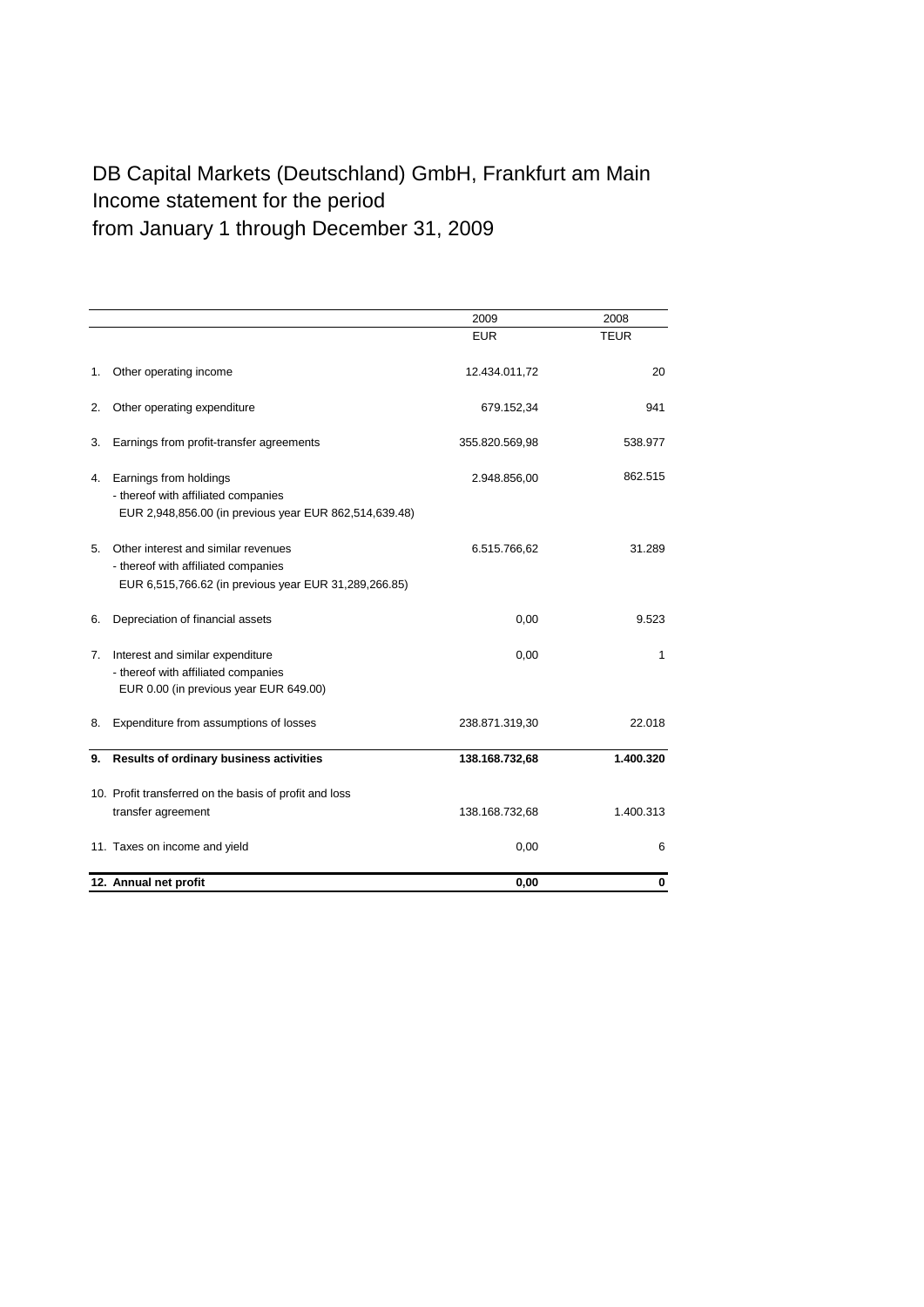# DB Capital Markets (Deutschland) GmbH

## Frankfurt am Main

### APPENDIX

### to the Annual Financial Statement for December 31, 2009

### **1. Balance sheet and evaluation methods**

The year-end results for fiscal year 2009 were structured according to the specifications of the HGB [German Commercial Code] and the GmbH law. The total expenditure format is applied to the income statement.

DB Capital Markets (Deutschland) GmbH, Frankfurt am Main, is a small corporation in the sense of § 267 Para. 1 HGB [German Commercial Code]. Reliefs based on size, according to § 288 of the HGB [German Commercial Code], have been applied.

Financial assets are valuated at purchase costs. Depreciations to the lower fair value have been applied according to § 253 Para. 2 Sentence 3 of the HGB [German Commercial Code]. The current assets are carried in the balance sheet at face value. Depreciations to the lower fair value according to § 253 Para. 3 of the HGB [German Commercial Code] were not required.

The liabilities are estimated based on the repayment amounts. For contingent liabilities, reserves were created in the amount of the prospective claim.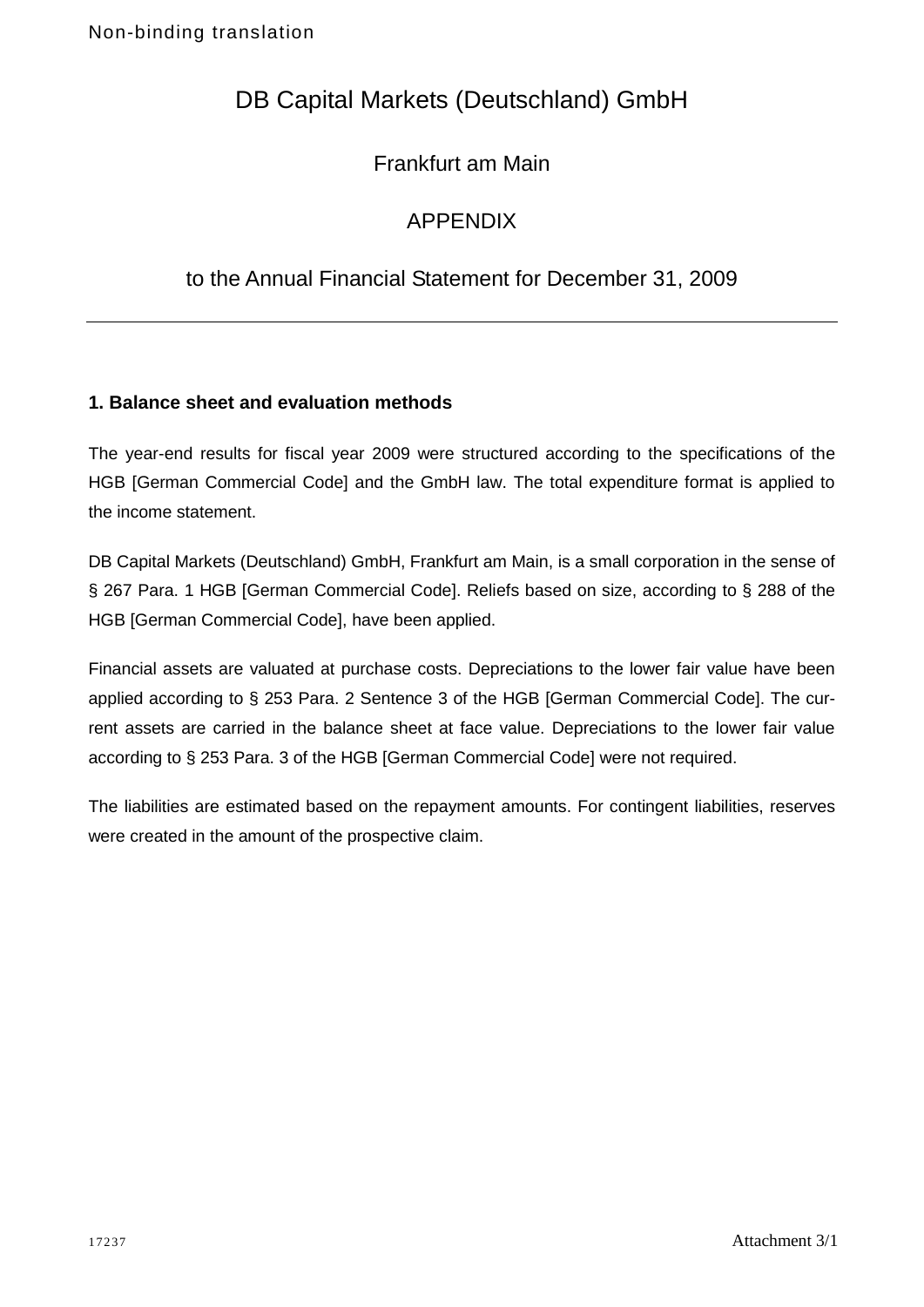#### **2. Notes to the balance sheet**

A revaluation was undertaken for the affiliated company purchased in 2008 Deutsche Bank S.A./N.C., Brussels, totaling 7,765 TEUR and therefore the value reduction of the previous year was eliminated to the same level.

All accounts receivables have a residual term of up to one year.

Guarantee agreements: As indirect parent company of norisbank GmbH, Berlin, DB Capital Markets (Deutschland) GmbH has committed to the Bundesverband deutscher Banken e.V. [Federal Association of German Banks e.V.], that it will indemnify the Association for all losses that accrue to the Association by means of its deposit guaranty fund in favor of the norisbank GmbH.

#### **3. Notes on the income statement**

The earnings from profit and loss transfer agreements contain the transfer of profits of the affiliated companies of HR Solutions GmbH, Frankfurt am Main, in the amount of 582 TEUR, Matura Vermögensverwaltung GmbH, Frankfurt am Main, in the amount of 120 TEUR, DWS Holding & Service GmbH, Frankfurt am Main, in the amount of 307,544 TEUR, Deutsche Asset Management International GmbH, Frankfurt am Main, in the amount of 1,301 TEUR, DB Kredit Service GmbH, Berlin, in the amount of 1,750 TEUR, Konsul Inkasso GmbH, Essen, in the amount of 425 TEUR, DB Broker GmbH, Frankfurt am Main, in the amount of 169 TEUR, DB Print GmbH, Frankfurt am Main, in the amount of 1,038 TEUR, registrar services GmbH, Eschborn, in the amount of 2,786 TEUR, Deutsche Auskunftei Service GmbH, Hamburg in the amount of 277 TEUR, Emerald GmbH, Frankfurt am Main, in the amount of 28,032 TEUR, norisbank GmbH, Berlin in the amount of 11,796 TEUR and the loss transfers from CITAN Beteiligungsgesellschaft mbH, Frankfurt am Main, in the amount of 238,869 TEUR.

In addition to a revaluation in the affiliated company Deutsche Bank SA./N.V., Brussels, in the amount of 7,765 TEUR, the operating income also contains the book profit from the sale of the affiliated company DB Consult GmbH, Frankfurt am Main, to Deutsche Bank AG, Frankfurt am Main, in the amount of 4,664 TEUR.

The reported income from normal business activities in the amount of 138,168 TEUR is transferred to the sole shareholder Deutsche Bank AG, Frankfurt am Main, in the context of the existing profit and loss transfer agreement.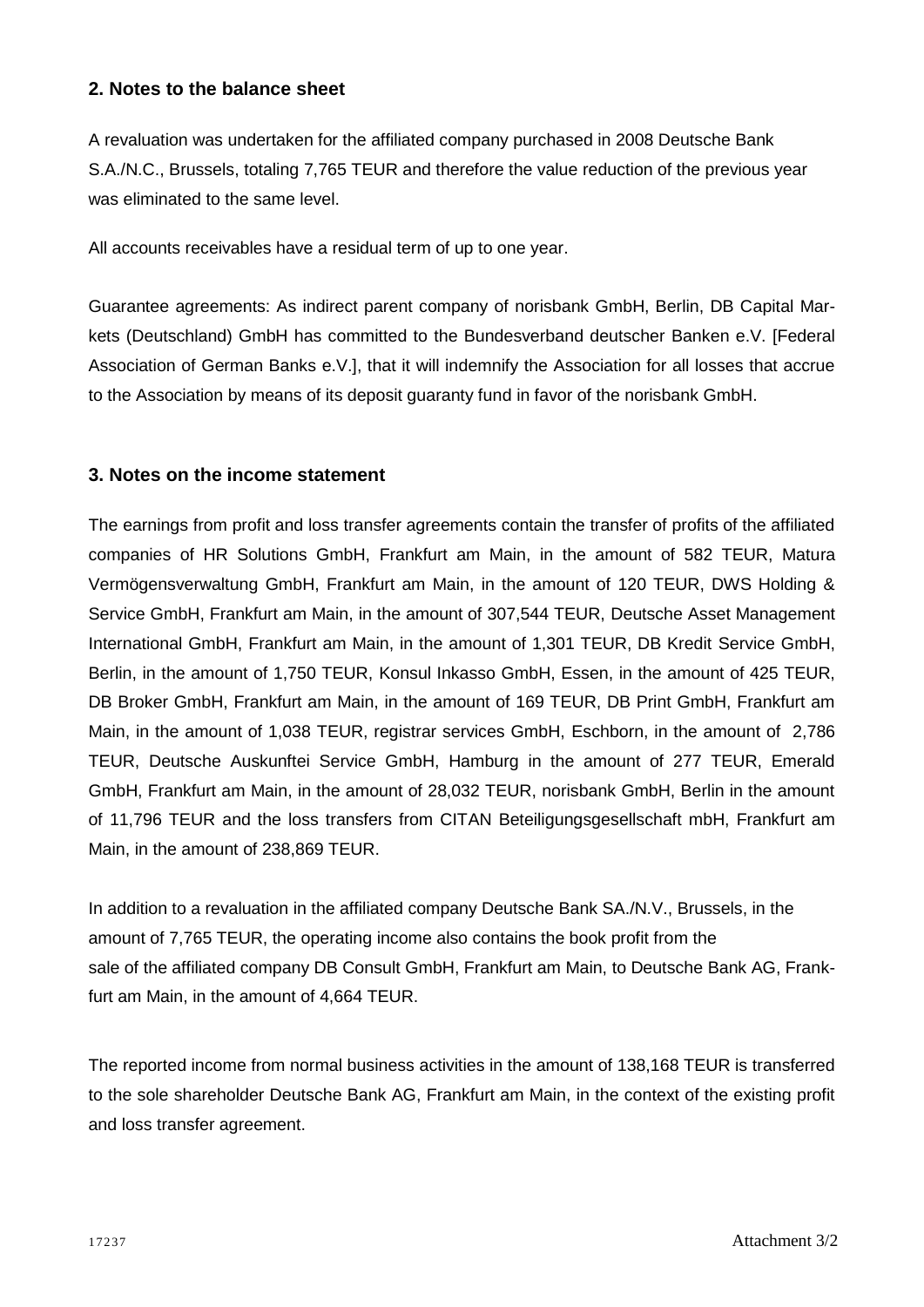### **4. Other Information**

#### Board of Management

Henning Heuerding, Bank Official Deutsche Bank AG, Frankfurt am Main

Dr. Marc Siemes, Bank Official Deutsche Bank AG, Frankfurt am Main

Dr. Daniel Zapf, Bank Official Deutsche Bank AG, Frankfurt am Main

No fees were paid to members of the business management. Neither the managing directors nor the shareholder were granted loans in the fiscal year.

No personnel were employed in the fiscal year.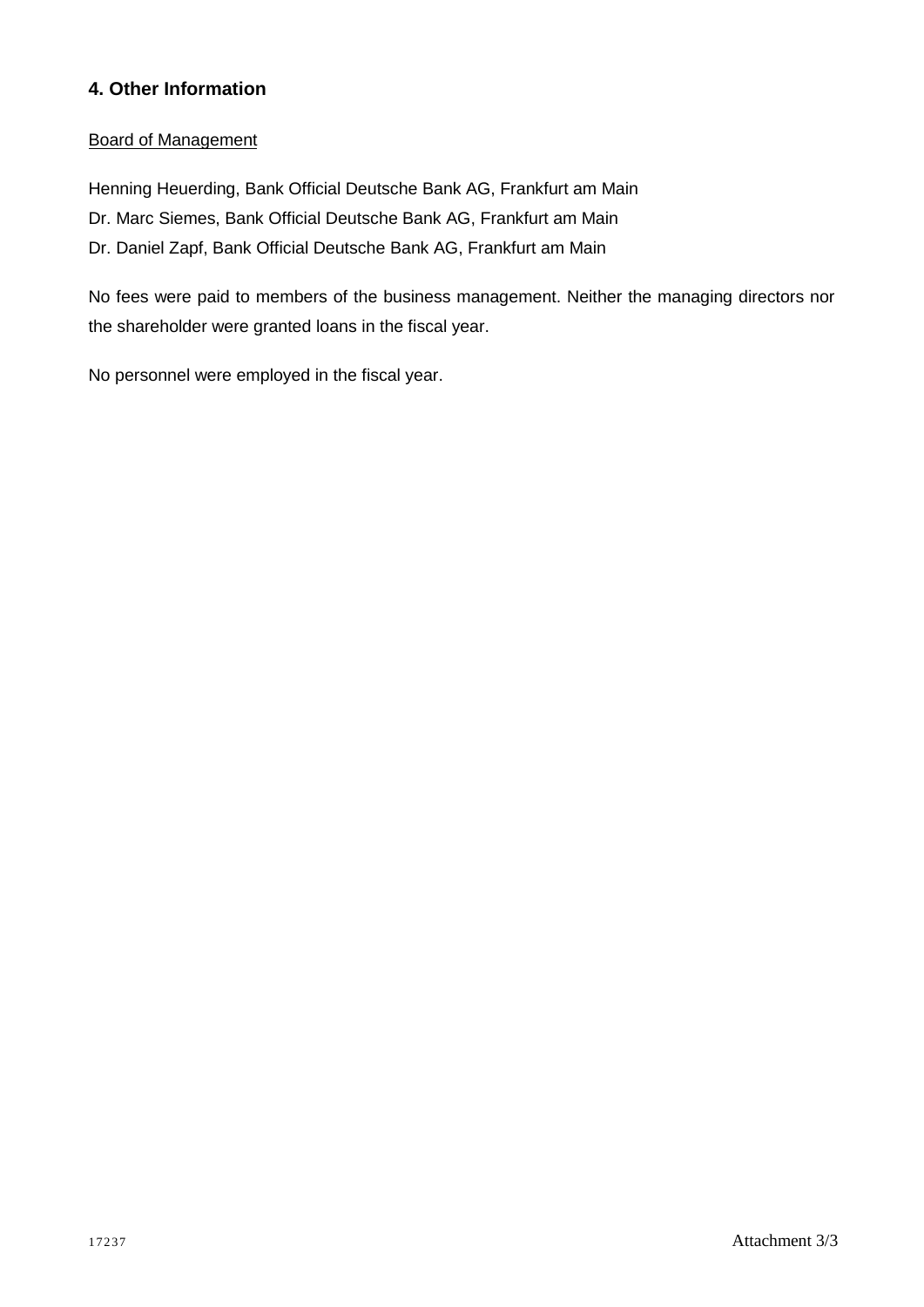As of 12/31/2009, the company held at least a fifth of the shares in the following companies (§ 285 No. 11 HGB):

| Company                                                                                      | Capital in- | <b>Equity capital</b> | <b>Result</b>   |
|----------------------------------------------------------------------------------------------|-------------|-----------------------|-----------------|
|                                                                                              | terest      | 31.12.2009            | 2009            |
|                                                                                              |             | (EUR)                 | (EUR)           |
| Deutsche Bank Bauspar-Aktiengesellschaft, Frankfurt a.M.                                     | 90 %        | 197,926,042.17        | 26,897,551.42   |
| CETO Beteiligungs Aktiengesellschaft, Frankfurt a.M (1)                                      | 100 %       | 50,019.41             | $-1,061.36$     |
| CITAN Beteiligungsgesellschaft mbH, Frankfurt a.M. (2)                                       | 100 %       | 13,575,000.00         | -238,868,685.46 |
| DB HR Solutions GmbH, Frankfurt a.M. (2)                                                     | 100 %       | 25,000.00             | 581,574.36      |
| Matura Vermögensverwaltung GmbH, Frankfurt a.M. (2)                                          | 100 %       | 800,050.70            | 120,400.02      |
| DWS Holding & Service GmbH, Frankfurt a.M. (2)                                               | 100 %       | 294,035,294.68        | 307,544,045.38  |
| Deutsche Asset Management International GmbH, Frankfurt a.M. (2)                             | 100 %       | 60,575,551.00         | 1,301,251.11    |
| DB Kredit Service GmbH, Berlin (1)                                                           | 100 %       | 25,200.00             | 1,750,065.69    |
| Konsul Inkasso GmbH, Essen (1)                                                               | 100 %       | 25,200.72             | 425,089.14      |
| FETUM Beteiligungs Aktiengesellschaft, Frankfurt a.M. (1)                                    | 100 %       | 50,022.06             | $-1,239.14$     |
| norisbank GmbH, Berlin (1)                                                                   | 100 %       | 434,088,200.48        | 11,796,418.07   |
| DB Broker GmbH, Frankfurt a. M. (2)                                                          | 100 %       | 509,011.12            | 169,191.01      |
| DB Print GmbH, Frankfurt a. M. (2)                                                           | 100 %       | 1,525,000.00          | 1,037,785.62    |
| registrar services GmbH, Eschborn (2)                                                        | 100 %       | 134,297.36            | 2,786,171.82    |
| Emerald GmbH, Frankfurt am Main(2)                                                           | 100 %       | 25,300.00             | 28,031,683.05   |
| Deutsche Card Service GmbH, Frankfurt a.M. (2)                                               | 100 %       | 2,525,000.00          | 0.00            |
| Deutsche Auskunftei Service GmbH, Hamburg (2)                                                | 100 %       | 25,000.00             | 276,894.71      |
| NILA Beteiligungs GmbH, Frankfurt a. M. (2)                                                  | 100 %       | 25,000.00             | $-172.62$       |
| NERGE Beteiligungs GmbH, Frankfurt a. M. (2)                                                 | 100 %       | 25,000.00             | $-200.64$       |
| Fincasa Hipotecaria, S.A. de C.V. Sociedad Financiera de Objeto<br>Limitado, Mexico City (3) | 49 %        | 34,476,989.78         | 1,327,961.39    |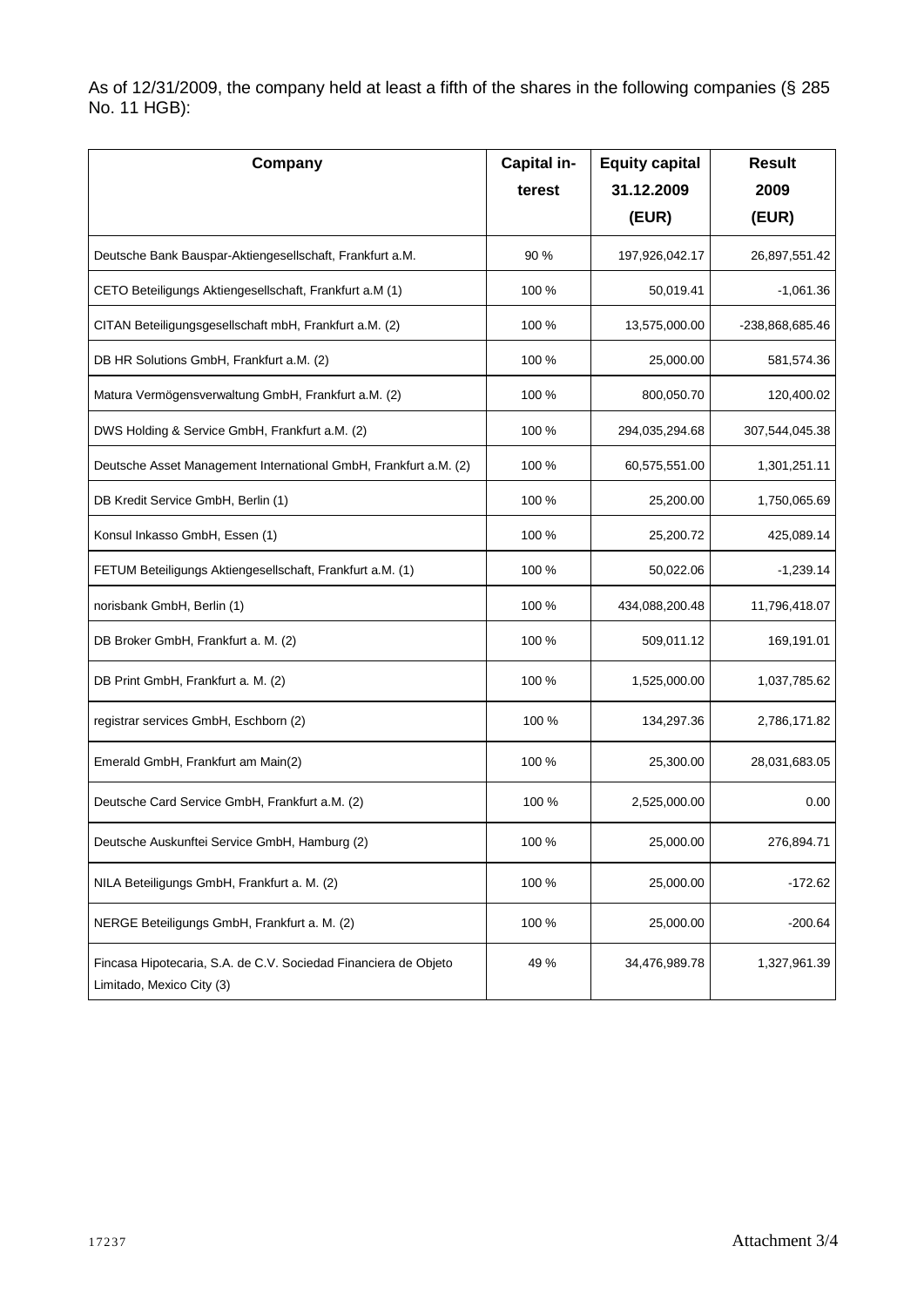- (1) Profit before profit-and-loss transfer. There is a control/subordination and profit-and-loss transfer agreement with DD Capital Markets (Germany) GmbH.
- (2) Profit before profit-and-loss transfer. There is a profit-and-loss transfer agreement with DB Capital Markets (Germany) GmbH.
- (3) The conversion of the equity capital and the 2008 operating result (last available numbers) was done at the market price on the reporting date ( $1 \in$  = 18,63759 MXN)

Deutsche Bank AG, Frankfurt am Main, is the sole shareholder of DB Capital Markets

(Deutschland) GmbH, Frankfurt am Main. Since January 1, 1992, there has been an integrated inter-company relationship to Deutsche Bank AG, in the context of which DB Capital Markets (Deutschland) GmbH is financially, economically and organizationally integrated into Deutsche Bank AG. To supplement this agreement, the participants entered into a profit-and-loss transfer agreement.

According to § 291 HGB, a consolidated financial statement will not be prepared by DB Capital Markets (Deutschland) GmbH, since DB Capital Markets (Deutschland) GmbH and the participations it holds in affiliated companies will be entered in the consolidated financial statement of Deutsche Bank AG.

Deutsche Bank AG (Commercial Register of the District Court of Frankfurt am Main, HRB [German Commercial Code] 30000) prepared an exempting consolidated financial statement on 12.31.2008 according to the International Financial Reporting Standards (IFRS). The consolidated financial statement will be published in the electronic Bundesanzeiger (Federal Gazette).

> Frankfurt am Main, Germany, 3/25/2010 Board of Management

(Henning Heuerding) (Dr. Marc Siemes) (Dr. Daniel Zapf)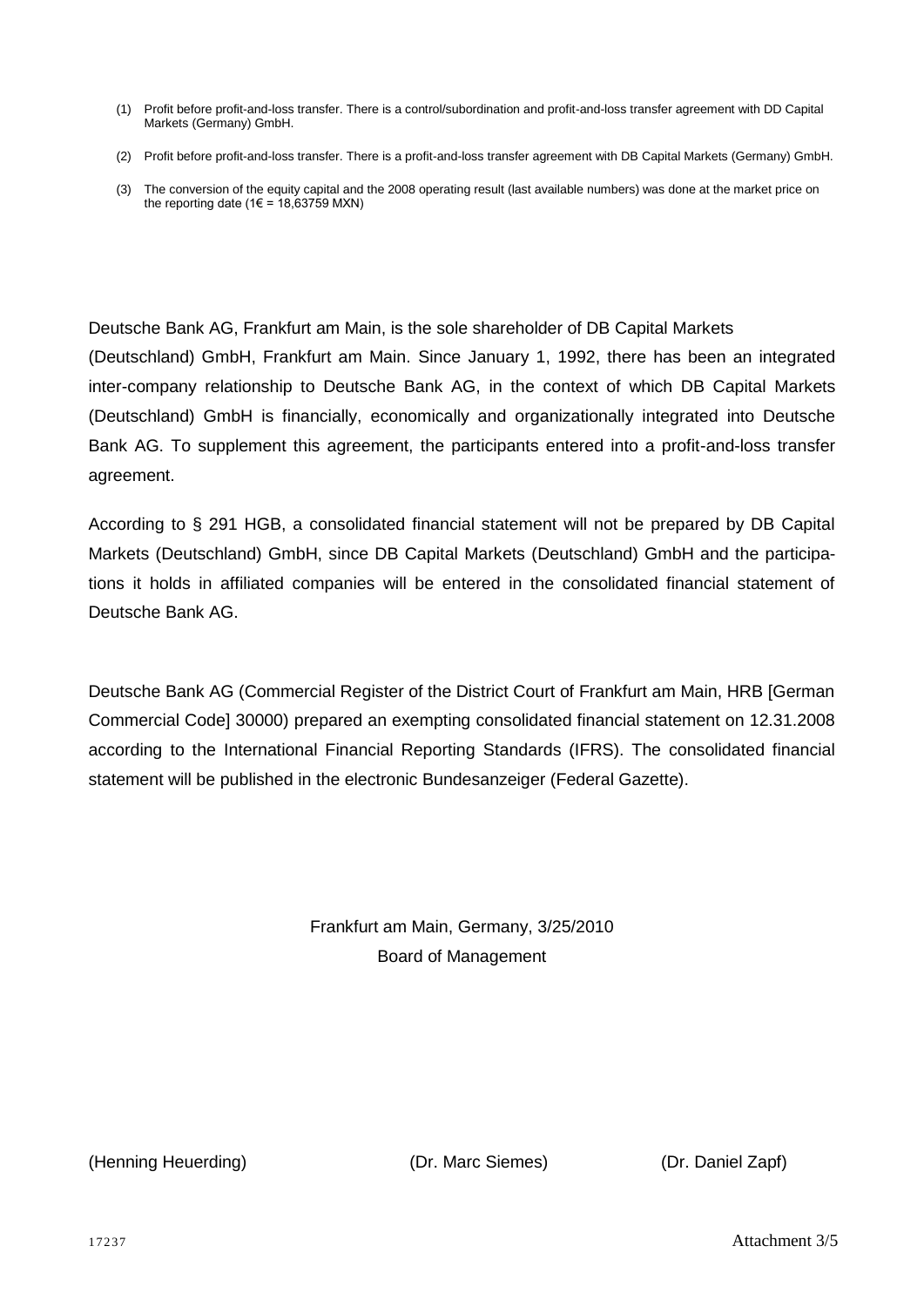## Auditor's report

To DB Capital Markets (Deutschland) GmbH, Frankfurt am Main

We have audited the year-end report – including the balance sheet, profit and loss accounts as well as appendix – with the involvement of the DB Capital Markets (Deutschland) GmbH, Frankfurt am Main accounting for the financial year from January 1 through December 31, 2009. The accounting and compilation of the annual financial statement per German commercial regulations is the responsibility of the company's board of management. It is our job to establish an assessment of the year-end report with the involvement of accounting based on the audit that we conducted.

We conducted our audit of the annual financial statements in accordance with §317 HGB ["Handelsgesetzbuch": "German Commercial Code"] and generally accepted German standards for the audit of financial statements promulgated by the "Institut der Wirtschaftsprüfer" (Institute of Public Auditors in Germany] (IDW). The audit is to be planned and carried out accordingly, so that incorrectness and violations will be identified with sufficient certainty in the year-end report publication, observing the Principles of Sound Accounting to effectively influence the picture presented of the company's assets, finances and earnings situation. With the determination of audit actions, the knowledge of the business activity and the economic and legal environment of the company as well as the expectations of possible errors are considered. Within the framework of the audit the effectiveness of the accounting system is evaluated based on an internal control system as well as documentation for the details in accounting and yearend results realized based on spot checks. The audit includes evaluation of the applied accounting methods, evaluation of the basic assessments of the board of management, as well as appraisal of the overall picture presented by the year-end report. We believe that our audit provides a reasonable basis for our opinion.

Our audit has not led to any objections.